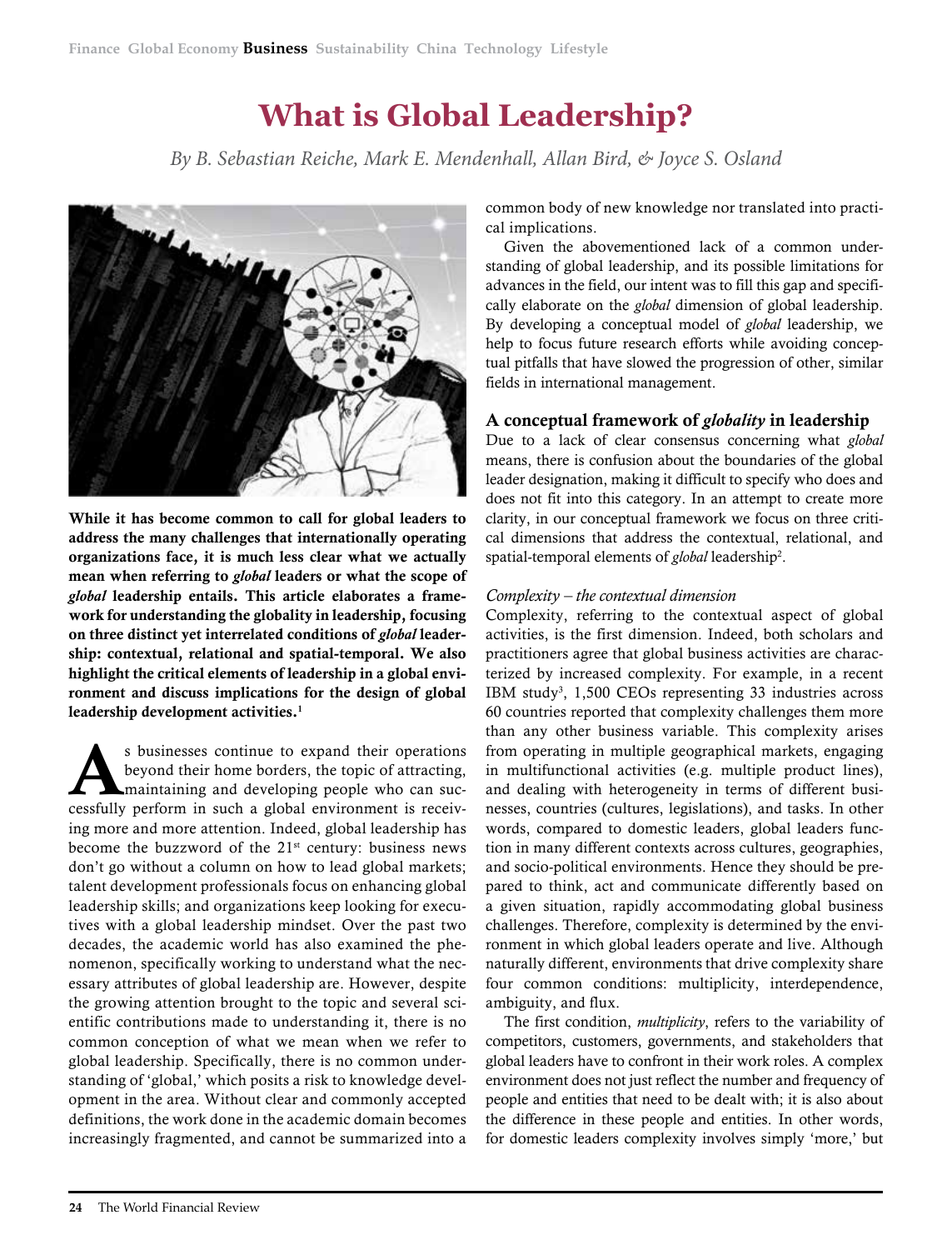global leaders have to manage situations characterized by 'more' and 'different' counterparts. This is the multiplicity aspect of complexity in global leadership.

Another characteristic of the complexity condition of global leadership is *interdependence*. Interdependence reflects the rapid, worldwide movement and interconnectedness of capital, information, and people. No successful and sustainable business nowadays functions in a vacuum, especially if it is a global business. Further, technology allows for rapid and easy linkages within and across companies, industries and nations, and is used to remain competitive and cope with challenges of the rapidly changing external environment. For example, technology has allowed for an increase in telework and virtual teams, which are deployed by global companies to work more cost and time efficiently, while also meeting the preferences of the contemporary nomadic workforce and keeping in line with trends towards a flexible work environment.

The third characteristic of complexity is *ambiguity*. Apart from supporting interdependence, modern technologies also result in huge amounts of information and data, which eventually creates uncertainty. The multitude of information and its rapid change make outcomes become more and more unpredictable, blurring the relations between actions and outcomes. However, ambiguity goes beyond uncertainty. First, it is not only about the amount of information, but also about its clarity, which refers to the inherent vagueness of meaning, accuracy, and reliability of data. Second, ambiguity is associated with the nonlinearity of relationships. Non-linearity occurs when events and the outcomes associated with them are inherently non-proportional in nature – in other words, when two plus two does not equal four anymore. This happens because the components and behaviors that are an input into the system cannot be separated any longer as they function and change in an interactive fashion. Within the global context, nonlinearity

in systems strips information of any form of long-term predictability for global leaders; discrete groupings of data cannot be relied upon to guide them to logical decision paths that will enhance productivity over the long term. Third, ambiguity is characterized by equivocal $ity - a$  condition when multiple interpretations of the same facts are possible. This is driven by both lack of information clarity and the nonlinear relationships. Interestingly, leaders' uncertain responses to equivocality may further contribute to increases in ambiguity. Given the greater dynamics and higher diversity of the global environment, global leaders can be argued to live in a world of heightened, nonstop ambiguity to a greater degree than domestic leaders.

#### *Flow - the relational dimension*

Another common condition of being global comes from the assumption that global leaders have to cross a variety of boundaries, both within and outside the organization. We see such boundary spanning as an important aspect of being global and it hence also conceptually differentiates *global* from domestic leadership. To name a few, these boundaries can be seen to exist between cultural, linguistic, religious, educational, political and legal systems. Given these multiple boundaries, it is important to create linkages that enable the flow of essential knowledge and information across them. Hence, flow is a fitting label for our boundary-spanning dimension of global leadership, and it refers to information exchange through mul-

**The four characteristics of complexity:** *multiplicity, interdependence, ambiguity, and flux***, produce a multiplier effect, which reflects the inherent context of global leadership.** 

Along with multiplicity, interdependence, and ambiguity, the final characteristic of global complexity is that of *flux*, a situation in which everything is in constant change. Flux is both a result of, and a nonlinear catalyst of complexity.

Taken together, all four characteristics of complexity produce a multiplier effect, which as we propose conceptually reflects the inherent context of global leadership. Now, coming back to the boundaries of the term of *global* leadership, complexity by itself should not differentiate global from domestic leaders. For example, holding a senior managerial position with job responsibilities that reach beyond the domestic context should not necessarily qualify a person as a global leader. We argue that it is the level of complexity inherent in the leader's international responsibilities that determines the degree to which the term *global* should be applied to that leader. The conditions of multiplicity, interdependence, ambiguity, and flux should be explicitly assessed.

tiple and various types of channels between actors and across boundaries. Moreover, we argue that global leadership activities reflect a higher degree of flow requirements. We propose to assess the degrees of flow based on richness and quantity of flow. Richness comprises the nature of the information flow, and can be thought of in terms of three qualities: frequency of information flow, the volume of information flow, and the scope of information flow that are necessary to effectively perform one's role. Quantity refers to the magnitude or number of channels the global leader must use to proactively boundary span in his/her role.

*Presence – the spatial-temporal dimension* A third defining condition of *global* is presence. It reflects the spatial-temporal dimension, and indicates the degree to which an individual is required to physically move across geographical, cultural, and national boundaries, and not just communicate across them via virtual technologies. In other words, it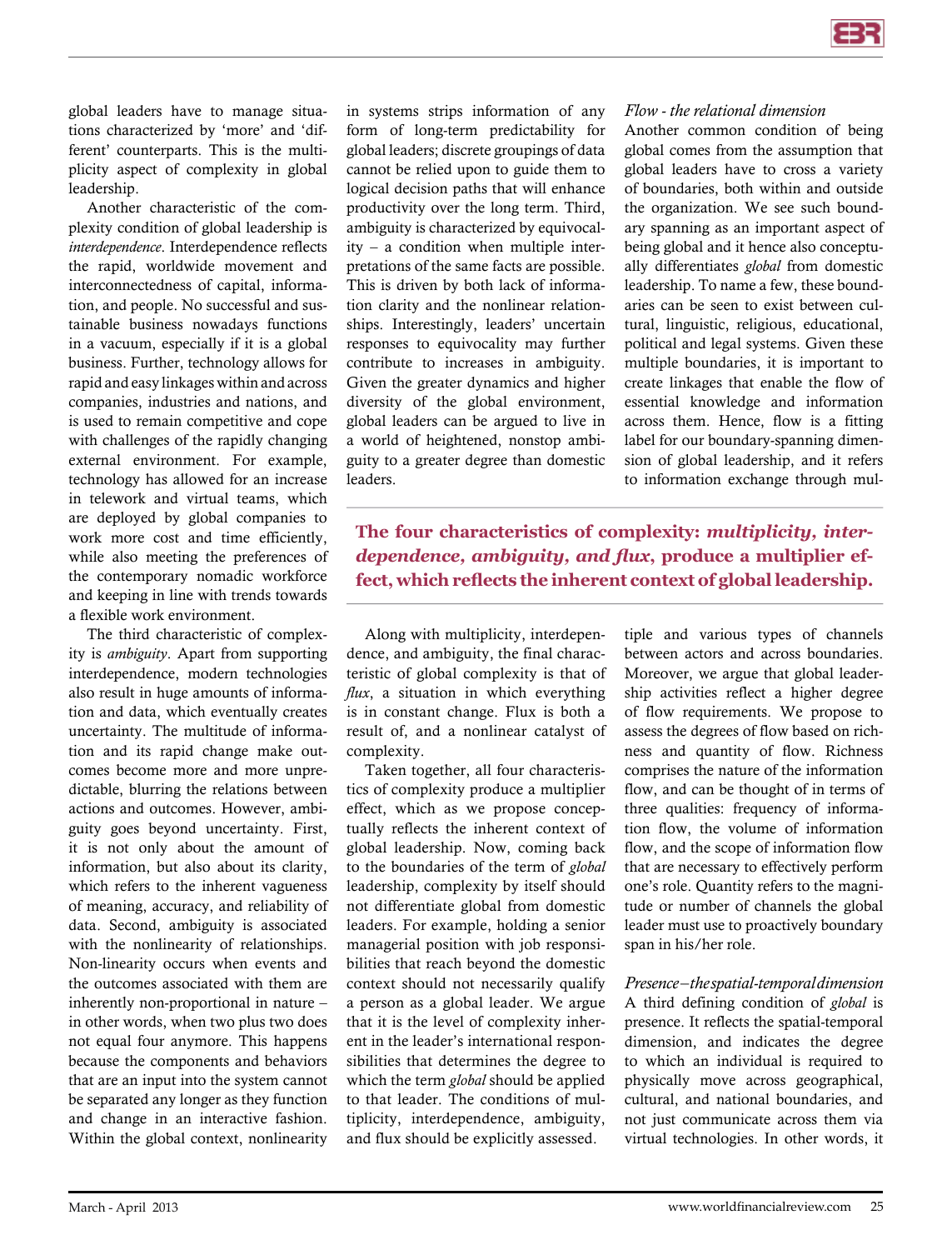

is the amount of actual physical relocation that a person needs to engage in to interact with key stakeholders that are situated in various locations around the world. For example, expatriates are individuals that usually require substantial presence to be effective in their jobs. However, not all expatriates are necessarily global leaders, as they may lack significant levels of flow and complexity – or because they differ in the levels of presence they experience. For example, a short-term expatriate, while possibly holding a high-ranking position characterized by high complexity and flow, typically only has a low level of presence, because he/she would relocate only once to a host country for a short amount of time, and would repatriate at the end of the assignment. Expatriates with a high degree of presence comprise extreme international business travel, particularly if it includes travel to a variety of locations. As such, presence increases the valence of the degree of *global* in comparison to being localized either in one's home or host country, which does not require much physical relocation.

#### Degrees and components of global leadership

The three conditions in our conceptualization of *global* provide guidelines for identifying global leadership positions, however they do not imply a single profile of global leaders. We urge against a 'one-size-fits-all' conceptualization of global leadership, and propose to differentiate leaders according to the degrees of complexity, flow and presence that their work roles require. Let's consider three different examples.

First, consider an expatriate that is posted to manage a regional headquarters. This expatriate's responsibilities involve managing an entire region, which includes different types of subsidiaries with different entry mode strategies or markets. All of that indicates a fairly high level of complexity. Likewise, the expatriate will need to regularly travel within the region, which requires a high degree of presence. By the same token, the degree of flow will be medium as the scope and degree of information exchange is limited to a specific region of the world, though it may involve a range of issues, from the strategic to the operational.

**We urge against a 'one-size-fits-all' conceptualization of global leadership, and propose to differentiate leaders according to the degrees of complexity, flow and presence that their work roles require.** 

A second example would be the head of a global IT function. This person is working within one company area and holds mainly functional responsibilities, which can probably be placed at a medium level of complexity. Also, presence is expected to be low to medium, as this employee would experience less frequent travel. However, being the head of global IT implies a need to interact with subordinates, (internal) customers and other stakeholders across a wide range of cultures, which reflects a medium to high degree of flow.

Finally, consider a person leading a global virtual team. This person manages people that are geographically dispersed, which creates a complex context, hence indicating a medium to high level of complexity. At the same time, the person would perform less frequent international travel (medium presence) yet require daily interactions with people from different cultures (high flow). The example of leading a global virtual team is useful as it highlights the importance of explicitly differentiating between flow and presence.

In summary, all three examples have some scope of 'globality' in their roles; however, the degree of global activities and responsibilities are clearly different. Among the three roles discussed, the global IT manager would have the lowest while the expatriate at regional HQ the highest degree of global leadership.

# **Leadership, especially leadership in a global setting, is not simply a specialized role but rather a social influence process.**

While our conceptual framework mainly addresses the conditions in which *global* leadership emerges, it is also important to consider the content of *leadership* in such a global environment. We acknowledge that there has been a myriad of studies and books on the topic of leadership but we would specifically like to highlight the following notions of leadership. First, we view global leadership as both a state and a process. In fact, leadership, especially leadership in a global setting, is not simply a specialized role but rather a social influence process, for example influencing others to adopt a shared vision. Second, we would like to particularly emphasize the importance of a shared vision, as we see it being critical to leadership. Naturally, leaders should have goals, and strive for competitive advantage and positive change; however, only a shared vision captures the level of superordinate goal that leadership processes and leaders should try to achieve. Third and finally, global leaders need to proactively develop their follower and contribute to collective growth. Leadership is not a value-neutral process: it has potential to both damage and edify those that are involved. This aspect of our definition focuses scholars and practitioners on expanding their conception of performance outcomes from "meeting one's numbers" to also "developing one's people." In fact, some multinationals have adopted the development of talent as a crucial aspect of leadership on which they assess their leaders in addition to standard performance outcomes.

## Managerial implications of our concept

While our conceptual framework brings clarity to the notion of what *global* leadership means, thus enabling for better